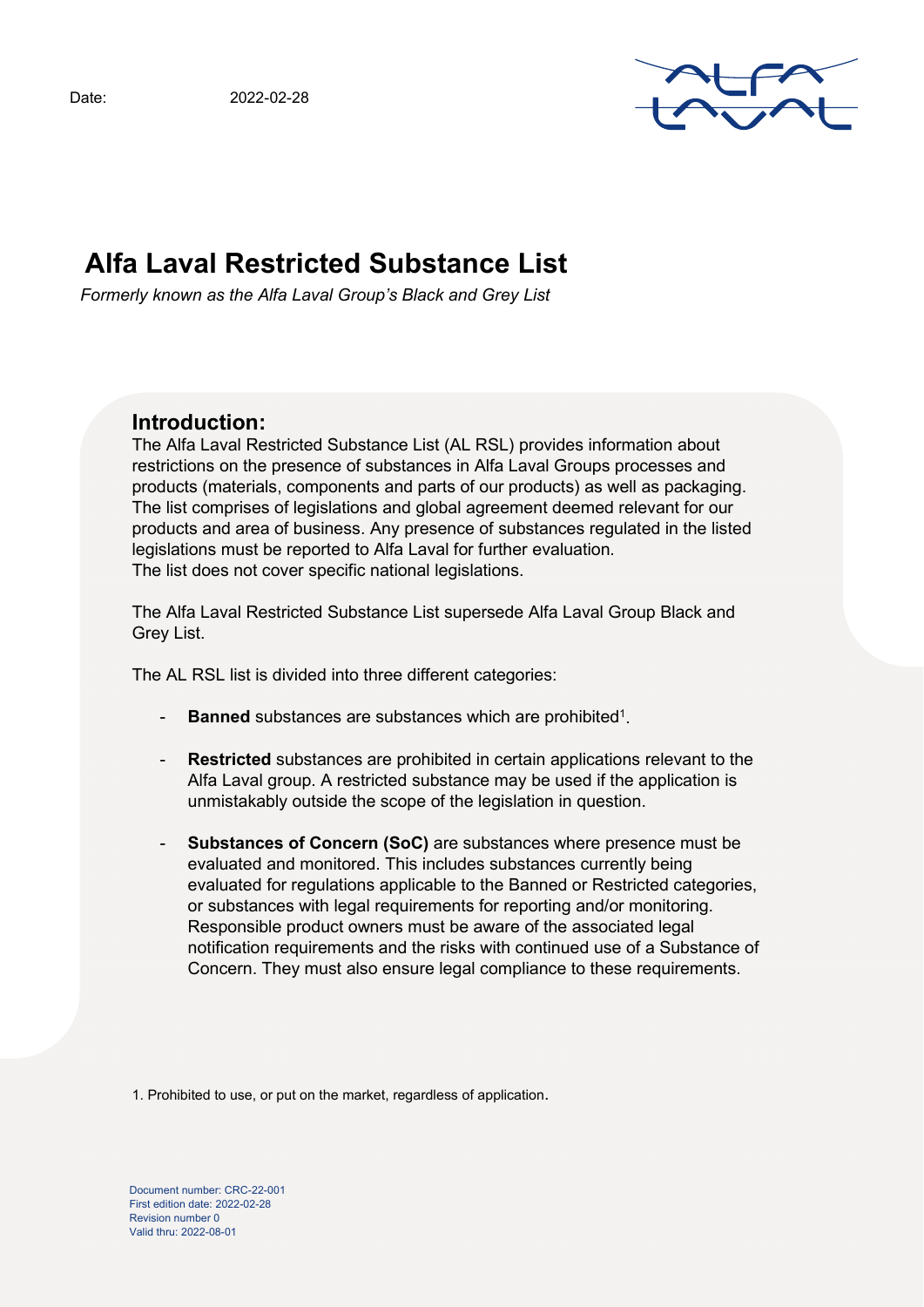# **Alfa Laval Restricted Substance List**

# **The legislative list:**

#### **Banned**

- EU Directive 2013/59/Euratom on ionizing radiation
- EU Regulation 1005/2009/EC on substances that deplete the ozone layer
- EU Regulation 2019/1021/EC on persistent organic pollutants Annex I, POP
- EU Regulation 1907/2006/EC REACH Annex XIV
- EU Regulation 1907/2006/EC REACH Annex XVII, entries 1, 6, 24-26, 45.

# **Restricted**

- EU Regulation 517/2014/EC on fluorinated greenhouse gases
- EU Regulation 2019/1021/EC on persistent organic pollutants Annex II, POP
- EU Regulation 649/2012/EC concerning the import and export of hazardous chemicals, PIC
- EU Regulation 1907/2006/EC REACH Annex XVII, entries 2, 4, 5, 7, 8,12-
- 21, 23, 31-38, 41, 43, 46, 47, 49, 50, 58, 59-62, 64, 68, 70-71, 74, 76
- EU Directive 2011/65/EU RoHS 2
- EU Directive 2006/66/EC on batteries and accumulators and waste batteries and accumulators
- EU Directive 94/62/EC on packaging and packaging waste
- MEPC 269(68)
- EU Regulation 1257/2013/EC on ship recycling
- EU 2017/852 Regulation on mercury
- EU Directive 98/70/EC on the quality of petrol and diesel fuels
- EU Regulation 2019/1021 on persistent organic pollutants Annex III, POP

# **Substances of Concern**

- Stockholm Convention: Proposed POP Candidates
- US Dodd-Frank Wall Street Reform and Consumer Protection Act, Section 1502
- REACH: Current recommendations for inclusion in the Authorisation List
- REACH: Candidate List of Substances of Very High Concern for Authorisation
- REACH: Substances on the Registry of SVHC intentions until outcome (preproposal)
- REACH: Proposals to identify Substances of Very High Concern (submitted)
- REACH: Restrictions under consideration (if proposed restriction is applicable to Banned or Restricted categories)
- EU Regulation 2021/821 Dual Use (recast)

*For detailed information on the specific substances in the above regulations, please request/see the associated supporting document "AL RSL – individual substances" (document number CRC-22-002).*